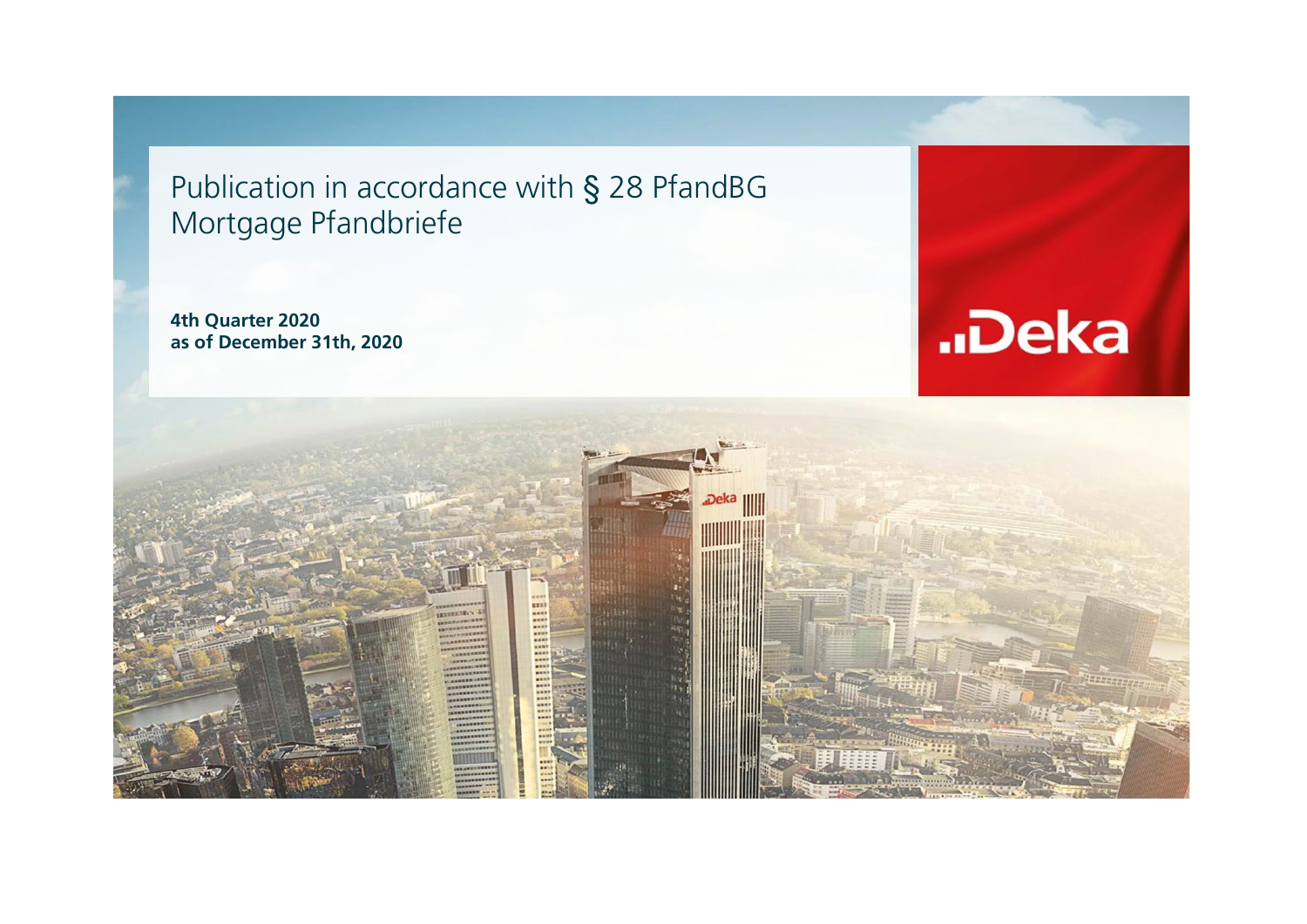## Mortgage Pfandbriefe - Publication in accordance with § 28 PfandBG as of December 31th, 2020

## **Table of contents**

| <b>Publication in accordance with § 28 PfandBG</b>                                                                   | Page(s)     |
|----------------------------------------------------------------------------------------------------------------------|-------------|
| . Nominal value                                                                                                      | 3           |
| II. vdp-Credit qualitiy differentiation model                                                                        | 3           |
| III. Derivatives contained in cover pool                                                                             | 3           |
| IV. Nominal value and net present value                                                                              | 4           |
| V. Maturity structure                                                                                                | 5           |
| VI. Breakdown of cover pool by size                                                                                  | 6           |
| VII. Fixed-interest rate assets                                                                                      | $7^{\circ}$ |
| VIII. Volume-weighted average maturity elapsed                                                                       | $7^{\circ}$ |
| IX. Weighted average mortgage lending value                                                                          |             |
| X. Additional cover pool assets                                                                                      | 8           |
| XI. Exceedances                                                                                                      | 9           |
| XII. Breakdown of cover pool                                                                                         | $10 - 12$   |
| XIII. Debts in arrears > 90 Days (in mill EUR)                                                                       | 13          |
| XIV. Total amounts of nonperforming assets, if at least 5% of each individual claim are non performing (in mill EUR) | 13          |

#### **Additional voluntary information**

| I. Additional voluntary information about the cover pool               |  |
|------------------------------------------------------------------------|--|
| II. Additional voluntary information about the outstanding Pfandbriefe |  |

![](_page_1_Picture_6.jpeg)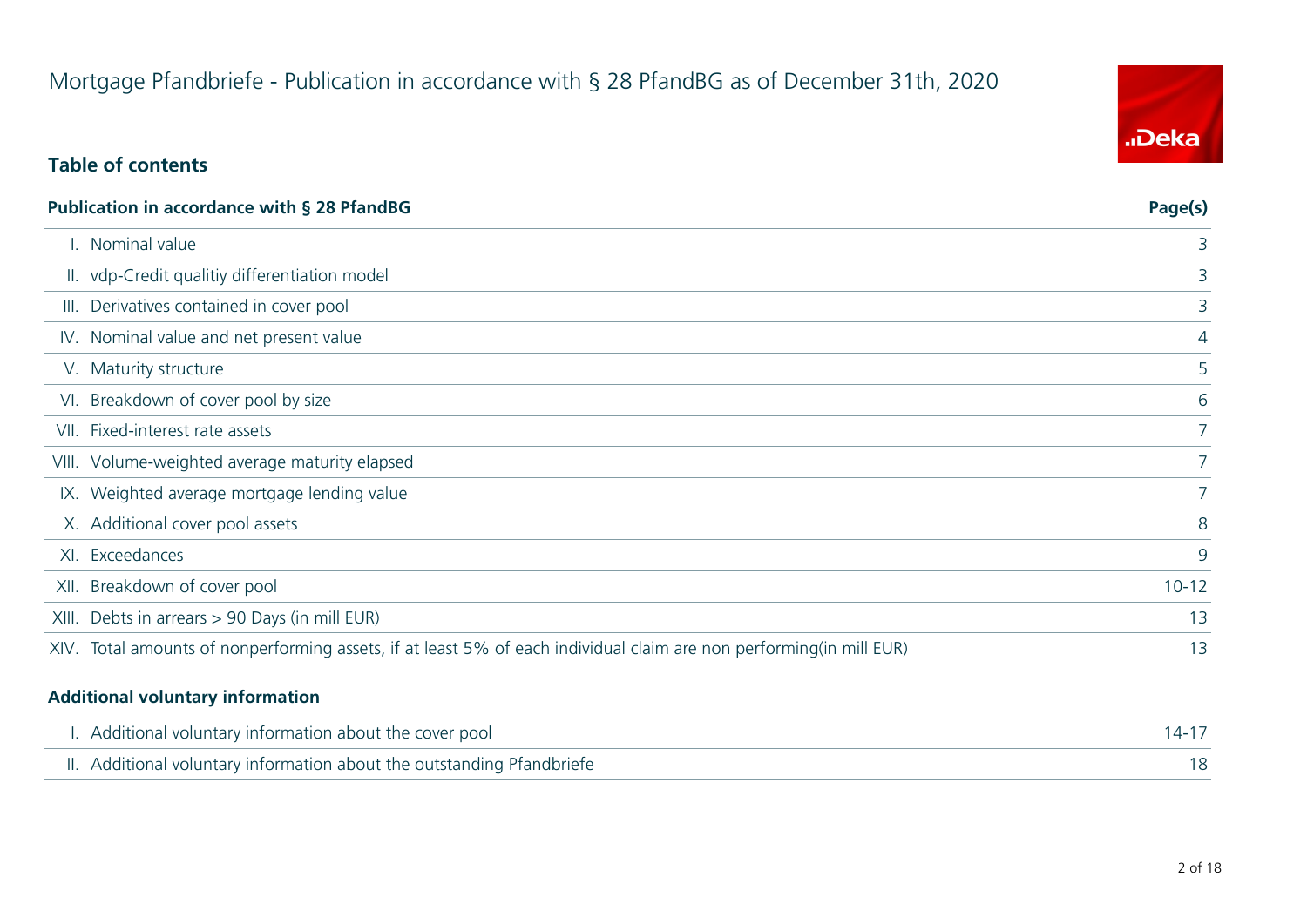![](_page_2_Picture_1.jpeg)

#### **I. Nominal value**

| <b>Total amounts in mill EUR</b>          | <b>Nominal value</b> |         |  |
|-------------------------------------------|----------------------|---------|--|
|                                           | Q4/2020<br>Q4/2019   |         |  |
| Outstanding Pfandbriefe                   | 195.0                | 134.5   |  |
| Public sector cover pool                  | 1.015,9              | 611,5   |  |
| Overcollateralization                     | 820.9                | 477.0   |  |
| Overcollateralization in % of outstanding | 421.0 %              | 354,6 % |  |

## **II. vdp-Credit qualitiy differentiation model**

| Overcollateralization in consideration of the<br>"vdp-Credit quality differentiation model" | <b>Nominal value</b> |         |         | Net present value |  |
|---------------------------------------------------------------------------------------------|----------------------|---------|---------|-------------------|--|
| in mill EUR                                                                                 | O4/2020              | 04/2019 | O4/2020 | 04/2019           |  |
| Overcollateralization                                                                       | 820.9                | 477.0   | 874.1   | 508,7             |  |
| Overcollateralization according to the "vdp-Credit quality<br>differentiation model"        | 820.9                | 477.0   | 874.1   | 508,7             |  |
| Overcollateralization in % of outstanding                                                   | 421.0 %              | 354,6 % | 441.3 % | 374.9 %           |  |

## **III. Derivatives contained in cover pool**

| <b>Total amounts in mill EUR</b> | <b>Nominal value</b> |         |  |
|----------------------------------|----------------------|---------|--|
|                                  | O4/2020              | O4/2019 |  |
| Derivates                        | 0.0                  | 0.0     |  |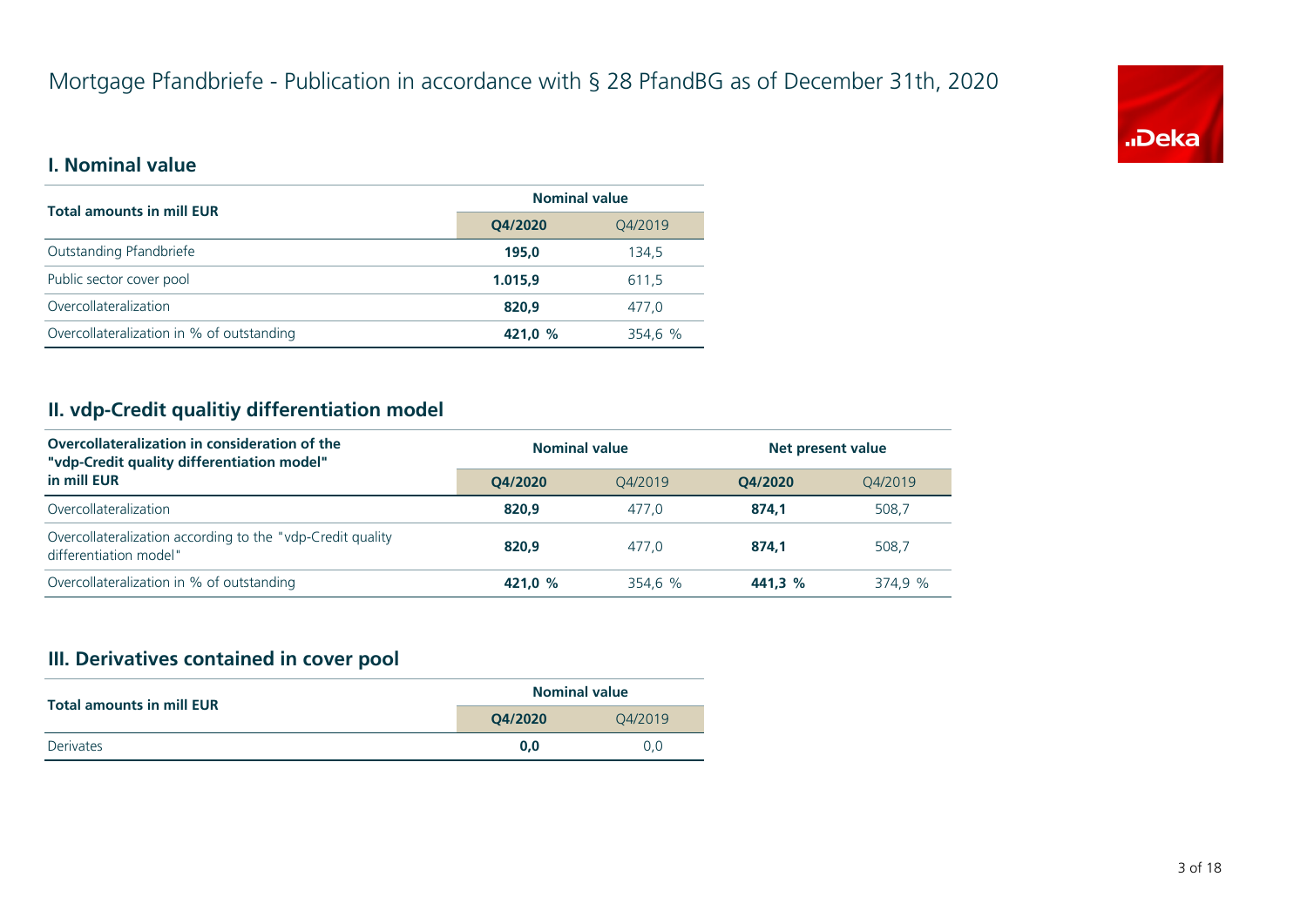![](_page_3_Picture_1.jpeg)

## **IV. Nominal value and net present value**

| <b>Total amounts in mill EUR</b>          | <b>Nominal value</b> |         |         | Net present value |  |
|-------------------------------------------|----------------------|---------|---------|-------------------|--|
|                                           | O4/2020              | O4/2019 | O4/2020 | 04/2019           |  |
| Outstanding Pfandbriefe                   | 195.0                | 134.5   | 198.1   | 135,7             |  |
| Public sector cover pool                  | 1.015.9              | 611.5   | 1.072.1 | 644,4             |  |
| Overcollateralization                     | 820.9                | 477.0   | 874.1   | 508,7             |  |
| Overcollateralization in % of outstanding | 421.0 %              | 354,6 % | 441,3 % | 374,9 %           |  |

| <b>Total amounts in mill EUR</b>          | Net present value + 250 BP |         | Net present value - 250 BP |         | Net present value<br><b>Currency stress</b> |         |
|-------------------------------------------|----------------------------|---------|----------------------------|---------|---------------------------------------------|---------|
|                                           | O4/2020                    | O4/2019 | O4/2020                    | 04/2019 | O4/2020                                     | 04/2019 |
| Outstanding Pfandbriefe                   | 184,7                      | 127,5   | 213,0                      | 144,7   | 184,7                                       | 127,5   |
| Public sector cover pool                  | 1.001.4                    | 604,3   | 1.153.3                    | 690,1   | 1.001.4                                     | 604,3   |
| Overcollateralization                     | 816.8                      | 476.8   | 940,2                      | 545.4   | 816.8                                       | 476,8   |
| Overcollateralization in % of outstanding | 442,3 %                    | 373,9 % | 441,4 %                    | 376,8 % | 442,3 %                                     | 373,9 % |

| <b>Foreign Currencies</b> | Net present value for each foreign<br>currency (in mill) |         | <b>Rates of exchange</b> |         | Net present value<br>in mill EUR |         |
|---------------------------|----------------------------------------------------------|---------|--------------------------|---------|----------------------------------|---------|
|                           | O4/2020                                                  | O4/2019 | O4/2020                  | O4/2019 | O4/2020                          | Q4/2019 |
| <b>Total amounts</b>      |                                                          |         |                          |         | 0,0                              | 0,0     |

Remark: Net present value on Static Method basis in accordance with § 5 and § 6 PfandBarwertV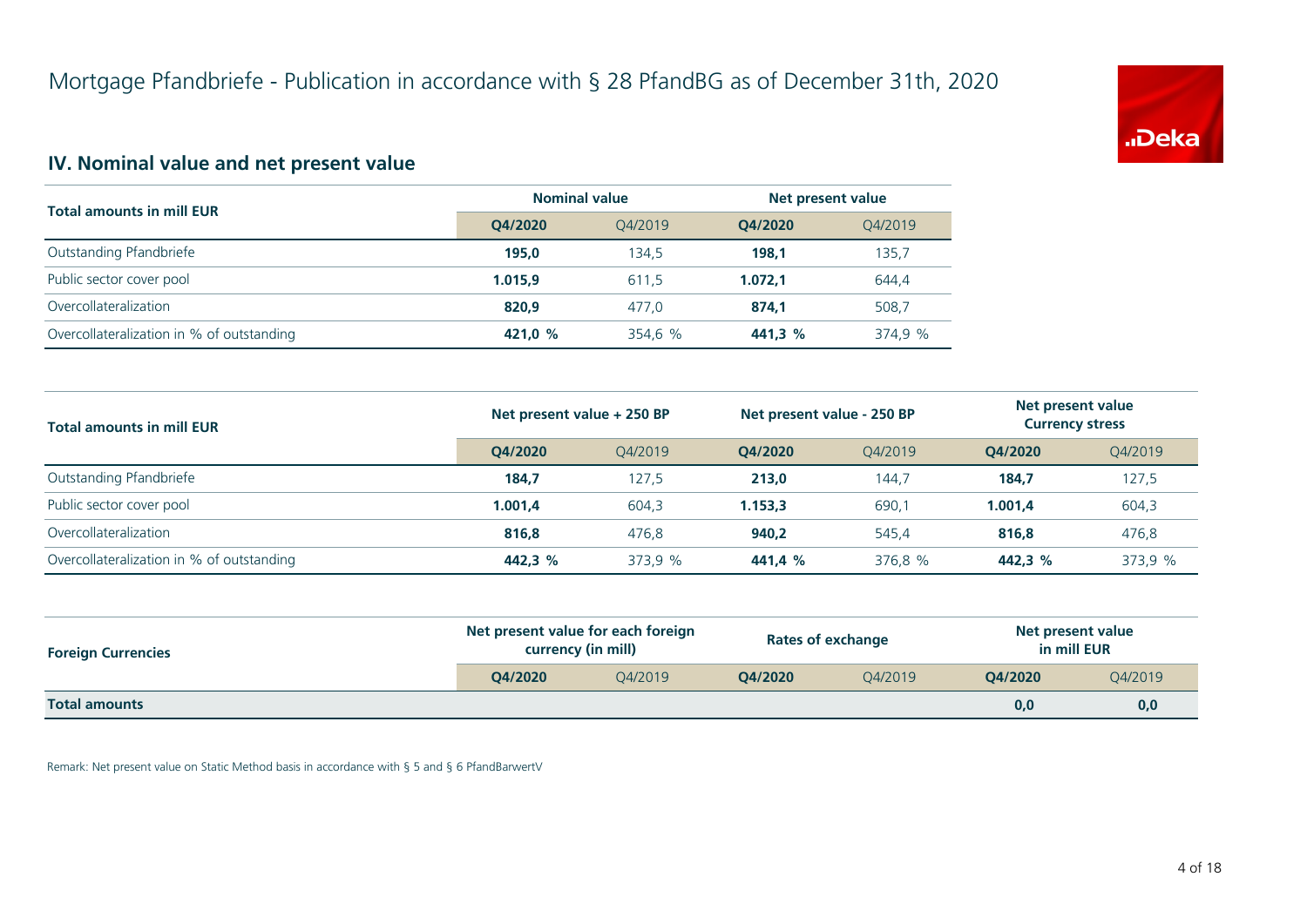![](_page_4_Picture_1.jpeg)

## **V. Maturity structure**

| <b>Maturity ranges</b> |        |           | <b>Outstanding Pfandbriefe in mill EUR</b> |         | Mortgage cover pool in mill EUR |         |
|------------------------|--------|-----------|--------------------------------------------|---------|---------------------------------|---------|
|                        |        |           | Q4/2020                                    | Q4/2019 | Q4/2020                         | Q4/2019 |
|                        | $\leq$ | 6 months  | 0,0                                        | 19,5    | 20,2                            | 0,0     |
| 6 months               | $\leq$ | 12 months | 10,0                                       | 10,0    | 56,8                            | 74,6    |
| 12 months              | $\leq$ | 18 months | 20,0                                       | 0,0     | 0,0                             | 20,2    |
| 18 months              | $\leq$ | 2 years   | 25,0                                       | 10,0    | 207,0                           | 0,0     |
| 2 years                | $\leq$ | 3 years   | 60,0                                       | 35,0    | 67,2                            | 176,0   |
| 3 years                | $\leq$ | 4 years   | 30,0                                       | 60,0    | 250,5                           | 67,2    |
| 4 years                | $\leq$ | 5 years   | 50,0                                       | 0,0     | 217,0                           | 56,4    |
| 5 years                | $\leq$ | 10 years  | 0,0                                        | 0,0     | 197,1                           | 217,0   |
|                        | $\geq$ | 10 years  | 0,0                                        | 0,0     | 0,0                             | 0,0     |
| <b>Total amounts</b>   |        | 195,0     | 134,5                                      | 1.015,9 | 611,5                           |         |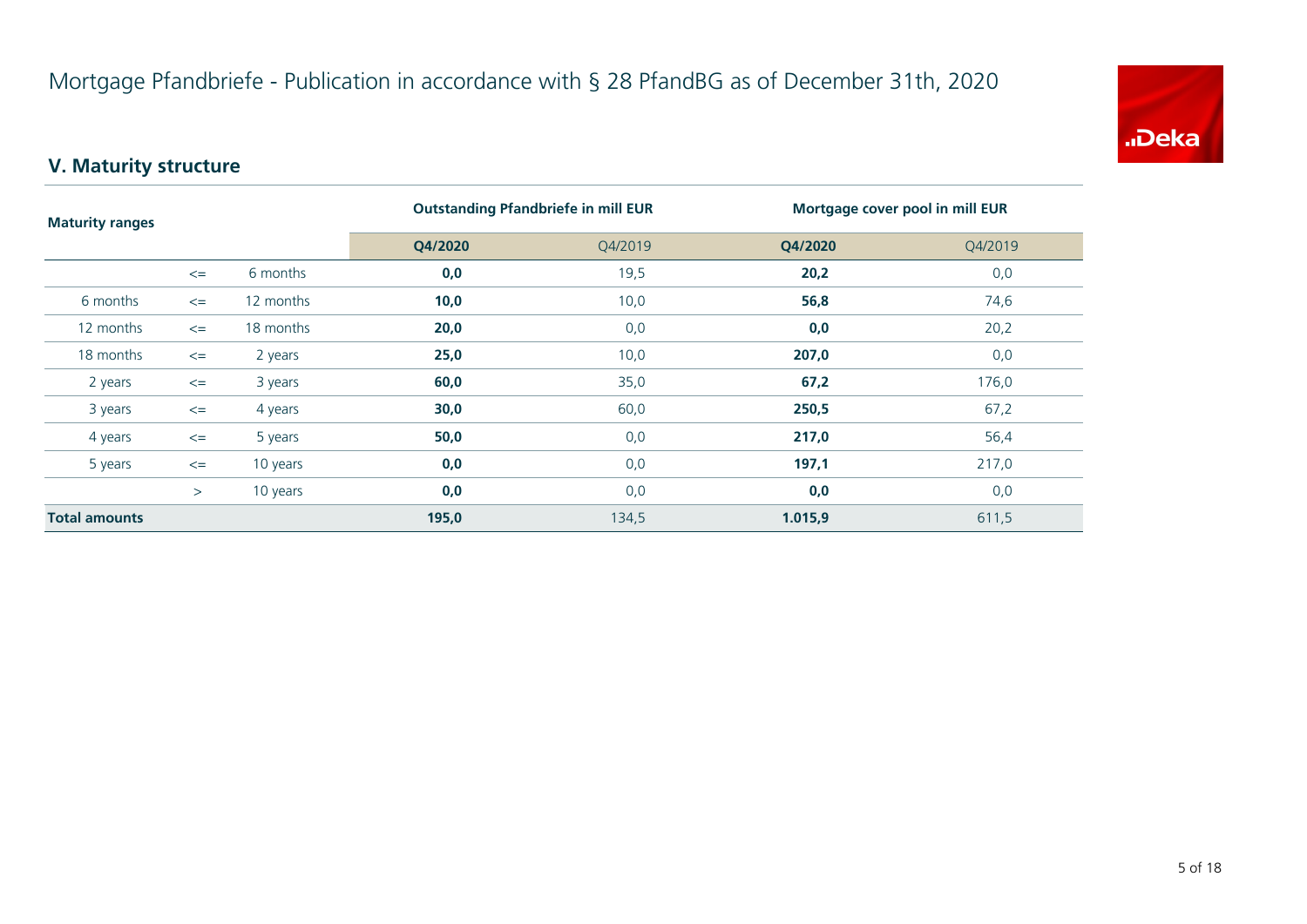![](_page_5_Picture_1.jpeg)

## **VI. Breakdown of cover pool by size**

| Breakdown of cover pool by size (in mill EUR) |                                   |               |         |         |
|-----------------------------------------------|-----------------------------------|---------------|---------|---------|
|                                               |                                   |               | Q4/2020 | Q4/2019 |
| Regular cover                                 | $\leq$                            | 0,3 mill EUR  | 0,0     |         |
| Mortgage Loans                                |                                   |               |         | 0,0     |
| Regular cover                                 | 0,3 mill EUR $\leq$               | 1,0 mill EUR  |         |         |
| Mortgage Loans                                |                                   |               | 0,0     | 0,0     |
| Regular cover                                 | 1,0 mill EUR $\leq$ 10,0 mill EUR |               | 0,0     | 5,9     |
| Mortgage Loans                                |                                   |               |         |         |
| Regular cover                                 | $\geq$                            | 10,0 mill EUR | 980,9   | 570,6   |
| Mortgage Loans                                |                                   |               |         |         |
| <b>Amounts</b>                                |                                   |               | 980,9   | 576,5   |
| Additional cover pool assets according to     |                                   |               |         |         |
| § 19 para. 1 no. 1, no. 2 and no. 3 PfandBG   |                                   |               | 35,0    | 35,0    |
| <b>Total amounts</b>                          |                                   |               | 1.015,9 | 611,5   |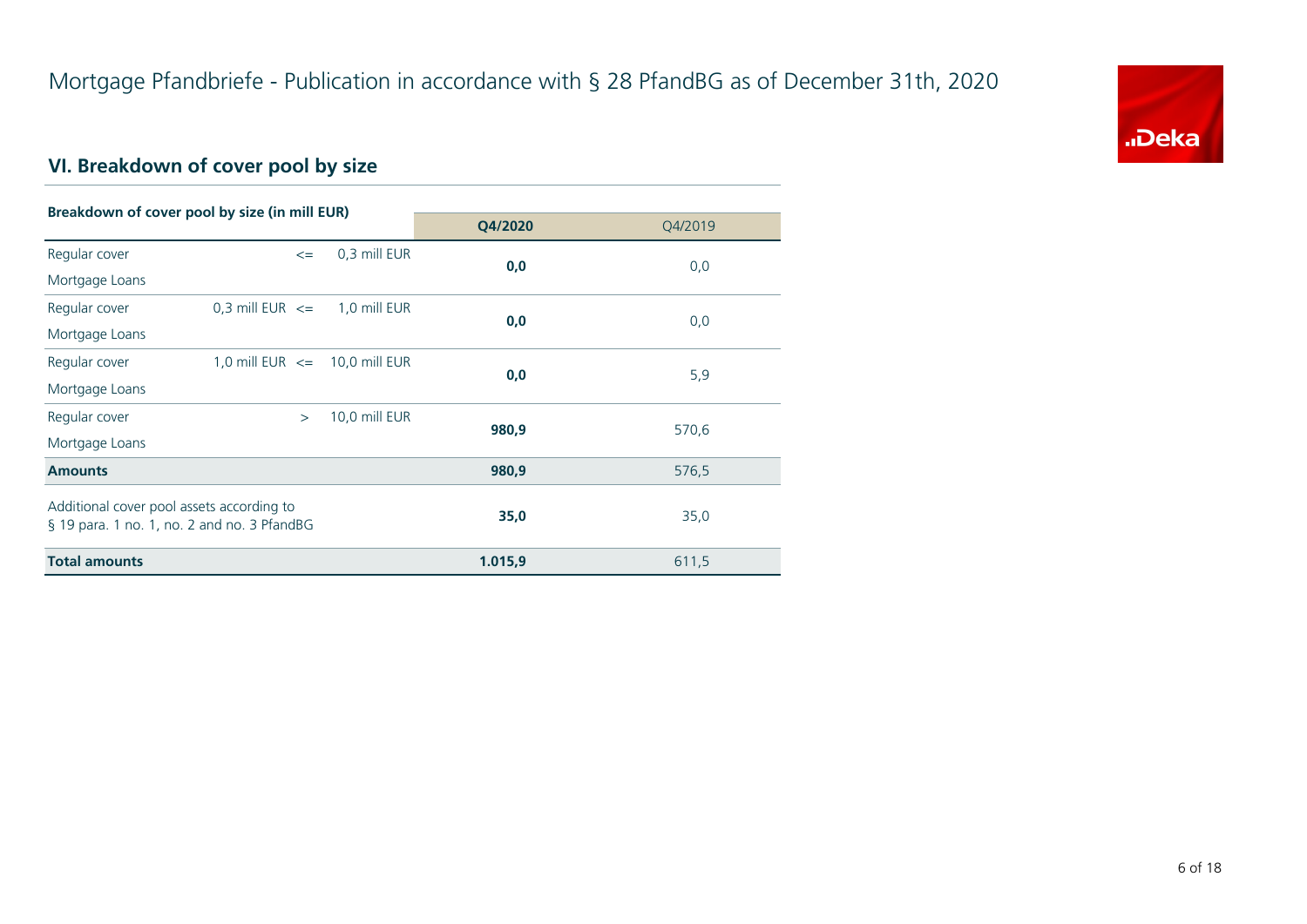![](_page_6_Picture_1.jpeg)

## **VII. Fixed-interest rate assets**

| <b>Total amounts of fixed-interest assets</b><br>(nominal and percentage values) | <b>Total amounts in mill EUR</b> |         | thereof: Nominal value of fixed<br>interest assets |         | thereof: Percentage of fixed<br>interest assets |         |
|----------------------------------------------------------------------------------|----------------------------------|---------|----------------------------------------------------|---------|-------------------------------------------------|---------|
|                                                                                  | O4/2020                          | O4/2019 | O4/2020                                            | O4/2019 | O4/2020                                         | 04/2019 |
| Outstanding Pfandbriefe                                                          | 195.0                            | 134.5   | 195.0                                              | 134.5   | 100.0 $%$                                       | 100.0 % |
| Public sector cover pool                                                         | 1.015.9                          | 611,5   | 783.3                                              | 460.3   | 77.1%                                           | 75,3 %  |

## **VIII. Volume-weighted average maturity elapsed**

| Information on claims<br>according to § 12 PfandBG                                                                                                 | <b>Average in years</b> |         |  |
|----------------------------------------------------------------------------------------------------------------------------------------------------|-------------------------|---------|--|
|                                                                                                                                                    | Q4/2020                 | Q4/2019 |  |
| According to § 28 para. 1 no. 11 PfandBG:<br>Volume-weighted average of the maturity that<br>has elapsed since the loan was granted<br>(seasoning) | 3,2                     | 3,4     |  |

## **IX. Weighted average mortgage lending value**

| Information on claims<br>according to § 12 PfandBG                         | <b>Average in percent</b> |         |  |
|----------------------------------------------------------------------------|---------------------------|---------|--|
|                                                                            | O4/2020                   | Q4/2019 |  |
| According to § 28 para. 2 no.3 PfandBG:<br>Weighted mortgage lending value | 59.3                      | 58,5    |  |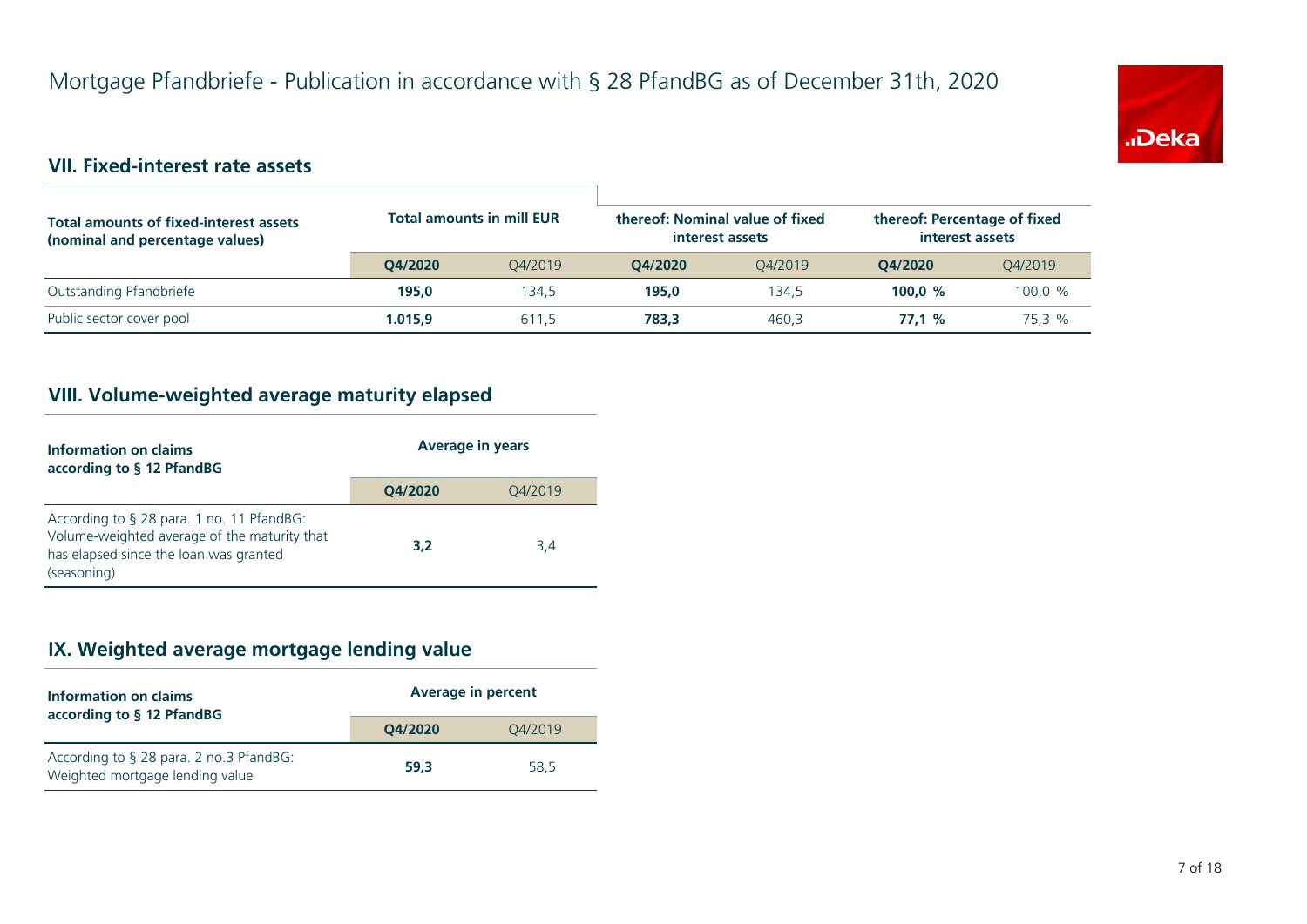![](_page_7_Picture_1.jpeg)

## **X. Additional cover pool assets**

| Additional cover pool assets according to                                                                                 |               | <b>Total amounts in mill EUR</b> |         |                                    |                                                         |
|---------------------------------------------------------------------------------------------------------------------------|---------------|----------------------------------|---------|------------------------------------|---------------------------------------------------------|
| § 19 para. 1 no. 1, no. 2 and no. 3 PfandBG                                                                               |               | Q4/2020                          | Q4/2019 |                                    |                                                         |
|                                                                                                                           |               | 35,0                             | 35,0    |                                    |                                                         |
| Thereof additional cover pool assets<br>according to § 28 para. 1 no. 4                                                   |               | <b>Total amounts in mill EUR</b> |         |                                    |                                                         |
| in conjunction with § 19 para. 1 no. 1 PfandBG                                                                            |               | Q4/2020                          | Q4/2019 |                                    |                                                         |
|                                                                                                                           |               | 0,0                              | 0,0     |                                    |                                                         |
| Thereof additional cover pool assets<br>according to § 28 para. 1 no. 5<br>in conjunction with § 19 para. 1 no. 2 PfandBG |               | <b>Total amounts in mill EUR</b> |         | thereof: Exposure in covered bonds | according to Article 129 Regulation<br>(EU) No 575/2013 |
| based in                                                                                                                  | Code<br>$(*)$ | Q4/2020                          | Q4/2019 | Q4/2020                            | Q4/2019                                                 |
| Germany                                                                                                                   | DE            | 0,0                              | 0,0     | 0,0                                | 0,0                                                     |
| <b>Total amounts</b>                                                                                                      |               | 0,0                              | 0,0     | 0,0                                | 0,0                                                     |
|                                                                                                                           |               |                                  |         |                                    |                                                         |
| Thereof additional cover pool assets<br>$\mathbf{r}$ . $\mathbf{r}$ . $\mathbf{r}$                                        |               |                                  |         |                                    | .                                                       |

| Thereof additional cover pool assets<br>according to $\S$ 28 para. 1 no. 6<br>in conjunction with $\S$ 19 para. 1 no. 2 and 3<br><b>PfandBG</b> |               |         | thereof: Exposure in bonds<br><b>Total amounts in mill EUR</b><br>according to § 20 para. 1 PfandBG<br>$(S19 para. 1 no. 3 PfandBG)$ |         | thereof: Cover pool assets according<br>to § 19 para. 1 no. 2 in conjunction<br>with § 4 para. 1 sentence 2 no. 1<br>and 2 PfandBG |         |         |
|-------------------------------------------------------------------------------------------------------------------------------------------------|---------------|---------|--------------------------------------------------------------------------------------------------------------------------------------|---------|------------------------------------------------------------------------------------------------------------------------------------|---------|---------|
| based in                                                                                                                                        | Code<br>$(*)$ | O4/2020 | 04/2019                                                                                                                              | O4/2020 | 04/2019                                                                                                                            | O4/2020 | O4/2019 |
| Germany                                                                                                                                         | DE            | 35,0    | 35.0                                                                                                                                 | 25,0    | 25.0                                                                                                                               | 10,0    | 10,0    |
| <b>Total amounts</b>                                                                                                                            |               | 35,0    | 35,0                                                                                                                                 | 25,0    | 25,0                                                                                                                               | 10,0    | 10,0    |

(\*) Remark: The terms of country codes are based on the two-letter ISO-Codes defined in 'ISO 3166 alpha-2', published by the International Organization for Standardization (ISO).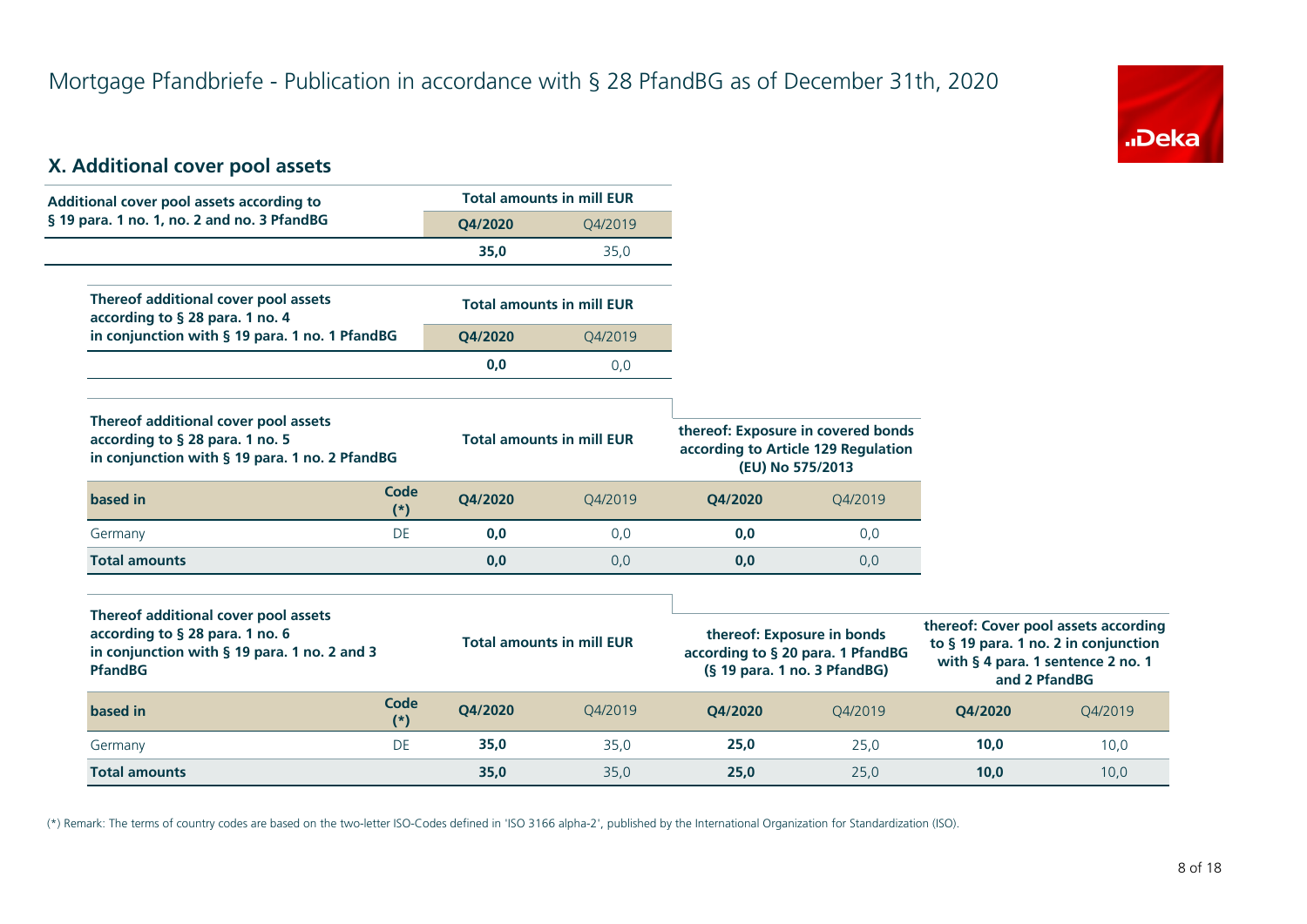## Mortgage Pfandbriefe - Publication in accordance with § 28 PfandBG as of December 31th, 2020

![](_page_8_Picture_1.jpeg)

## **XI. Exceedances**

| Information according to $\S$ 28 para. 1                                                                              | <b>Total amounts in mill EUR</b> |         |  |
|-----------------------------------------------------------------------------------------------------------------------|----------------------------------|---------|--|
| no. 7 and no. 8 PfandBG                                                                                               | O4/2020                          | 04/2019 |  |
| Cover pool assets that exceed the limits of<br>§ 13 para. 1 PfandBG<br>$(S$ 28 para. 1 no. 7 PfandBG)                 | 0,0                              | 0,0     |  |
| Cover pool assets that exceed the limits of<br>§ 19 para. 1 no. 2 PfandBG<br>$(S$ 28 para. 1 no. 8 and no. 5 PfandBG) | 0,0                              | 0,0     |  |
| Cover pool assets that exceed the limits of<br>§ 19 para. 1 no. 3 PfandBG<br>(§ 28 para. 1 no. 8 and no. 6 PfandBG)   | 0,0                              | 0,0     |  |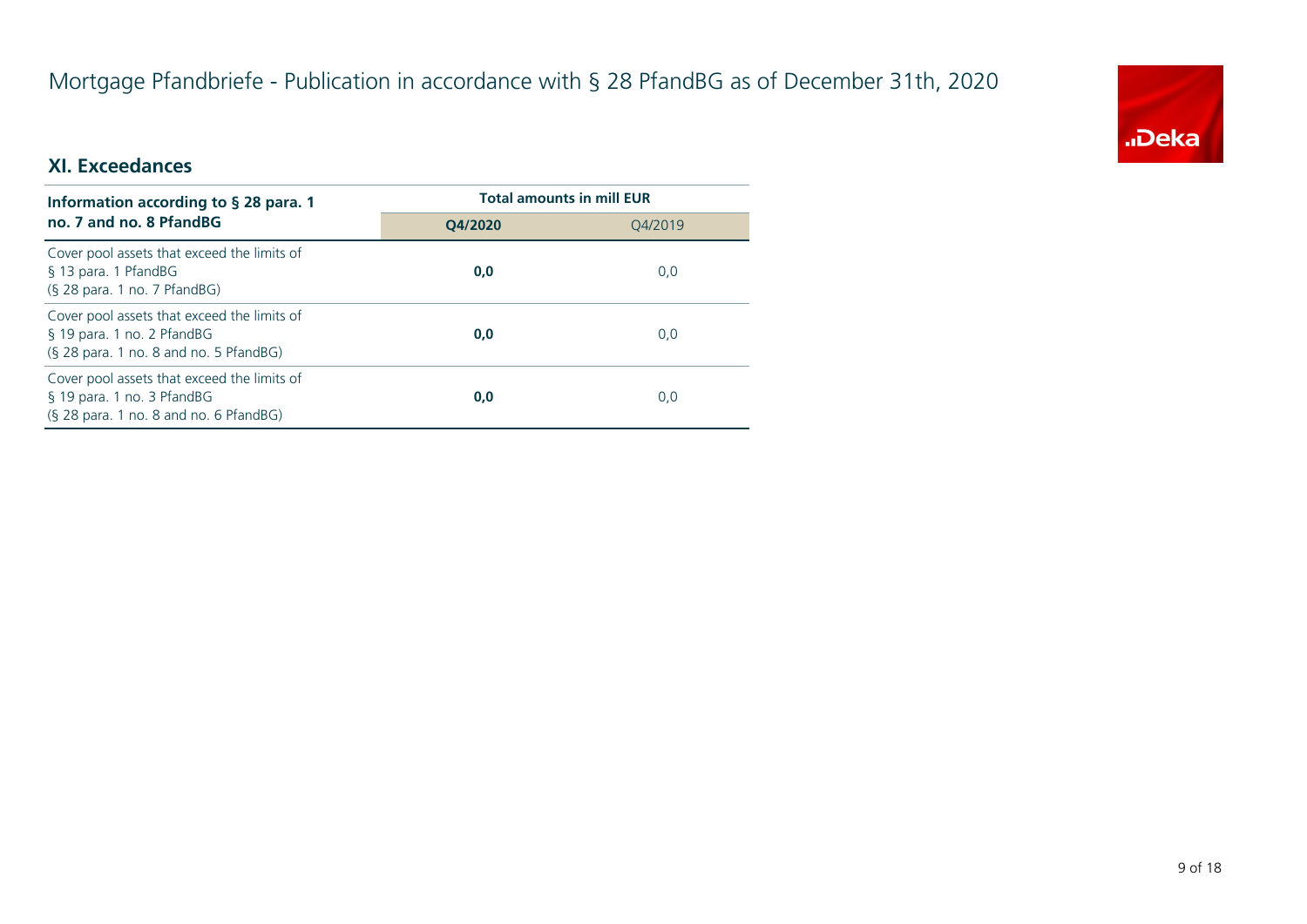![](_page_9_Picture_1.jpeg)

## **XII. Breakdown of cover pool**

|                                                                                                      | <b>Commercial</b>   |         | <b>Residential</b>  |         |
|------------------------------------------------------------------------------------------------------|---------------------|---------|---------------------|---------|
| <b>Total amounts</b>                                                                                 | amounts in mill EUR |         | amounts in mill EUR |         |
|                                                                                                      | Q4/2020             | Q4/2019 | Q4/2020             | Q4/2019 |
| Condominiums                                                                                         | 0,0                 | 0,0     | 0,0                 | 0,0     |
| Single-/Two-family-houses                                                                            | 0,0                 | 0,0     | 0,0                 | 0,0     |
| Multi-family dwellings                                                                               | 0,0                 | 0,0     | 0,0                 | 0,0     |
| Office buildings                                                                                     | 800,4               | 411,1   | 0,0                 | 0,0     |
| Retail buildings                                                                                     | 64,8                | 43,8    | 0,0                 | 0,0     |
| Industrial buildings                                                                                 | 0,0                 | 0,0     | 0,0                 | 0,0     |
| Other commercial buildings                                                                           | 115,7               | 121,5   | 0,0                 | 0,0     |
| Buildings under construction not yet producing yield                                                 | 0,0                 | 0,0     | 0,0                 | 0,0     |
| <b>Building land</b>                                                                                 | 0,0                 | 0,0     | 0,0                 | 0,0     |
| <b>Amounts</b>                                                                                       | 980,9               | 576,5   | 0,0                 | 0,0     |
| Additional cover pool assets (statutory overcollateralization /<br>safeguarding liquidity inclusive) | 35,0                | 35,0    | 0,0                 | 0,0     |
| <b>Total amounts</b>                                                                                 | 1.015,9             | 611,5   | 0,0                 | 0,0     |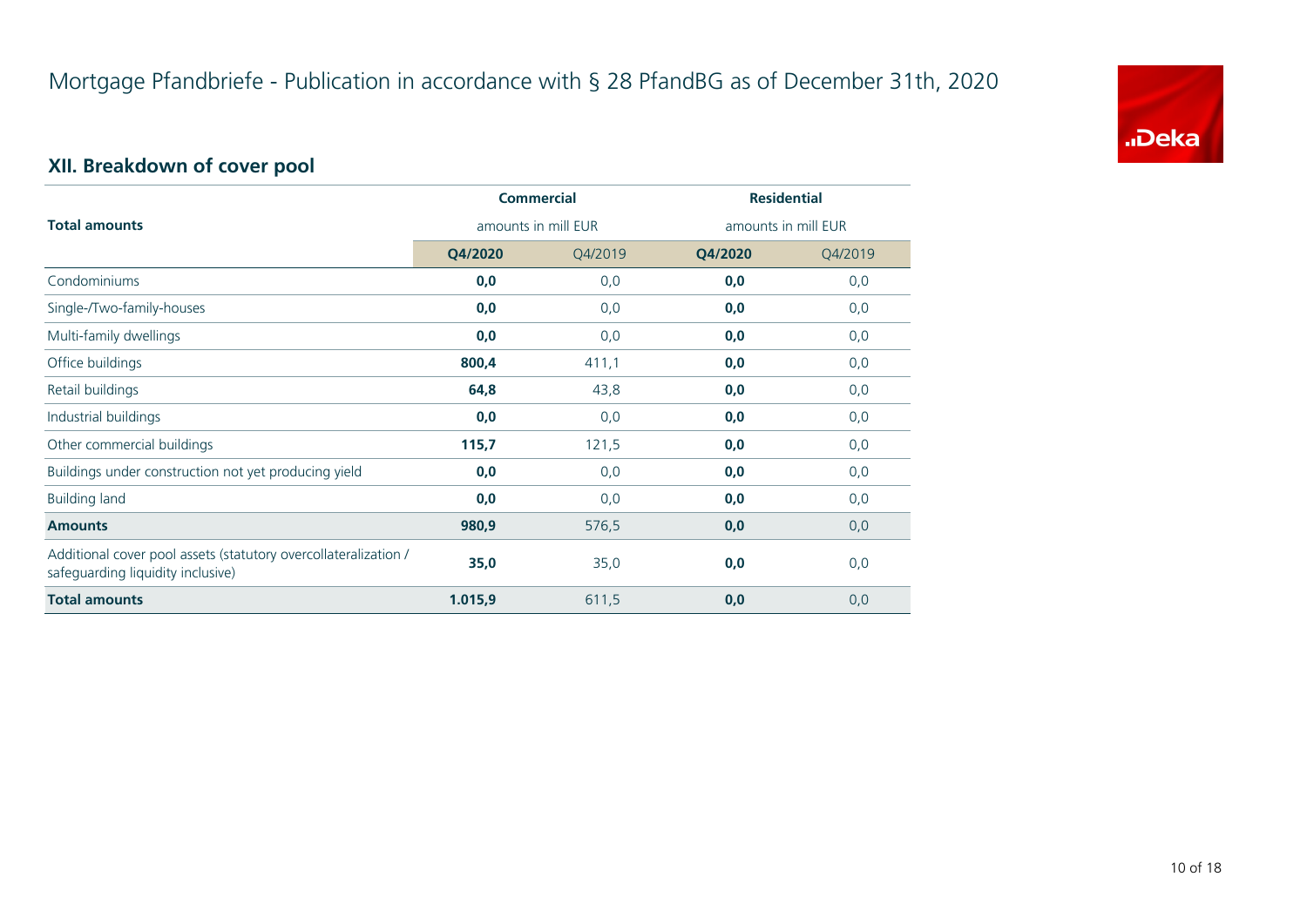![](_page_10_Picture_1.jpeg)

## **XII. Breakdown of cover pool**

|                                                                                                      | <b>Commercial</b>   |         | <b>Residential</b>  |         |
|------------------------------------------------------------------------------------------------------|---------------------|---------|---------------------|---------|
| <b>Germany</b>                                                                                       | amounts in mill EUR |         | amounts in mill EUR |         |
|                                                                                                      | Q4/2020             | Q4/2019 | Q4/2020             | Q4/2019 |
| Condominiums                                                                                         | 0,0                 | 0,0     | 0,0                 | 0,0     |
| Single-/Two-family-houses                                                                            | 0,0                 | 0,0     | 0,0                 | 0,0     |
| Multi-family dwellings                                                                               | 0,0                 | 0,0     | 0,0                 | 0,0     |
| Office buildings                                                                                     | 233,8               | 179,8   | 0,0                 | 0,0     |
| Retail buildings                                                                                     | 0,0                 | 0,0     | 0,0                 | 0,0     |
| Industrial buildings                                                                                 | 0,0                 | 0,0     | 0,0                 | 0,0     |
| Other commercial buildings                                                                           | 115,7               | 121,5   | 0,0                 | 0,0     |
| Buildings under construction not yet producing yield                                                 | 0,0                 | 0,0     | 0,0                 | 0,0     |
| <b>Building land</b>                                                                                 | 0,0                 | 0,0     | 0,0                 | 0,0     |
| <b>Amounts</b>                                                                                       | 349,5               | 301,3   | 0,0                 | 0,0     |
| Additional cover pool assets (statutory overcollateralization /<br>safeguarding liquidity inclusive) | 35,0                | 35,0    | 0,0                 | 0,0     |
| <b>Total amounts</b>                                                                                 | 384,5               | 336,3   | 0,0                 | 0,0     |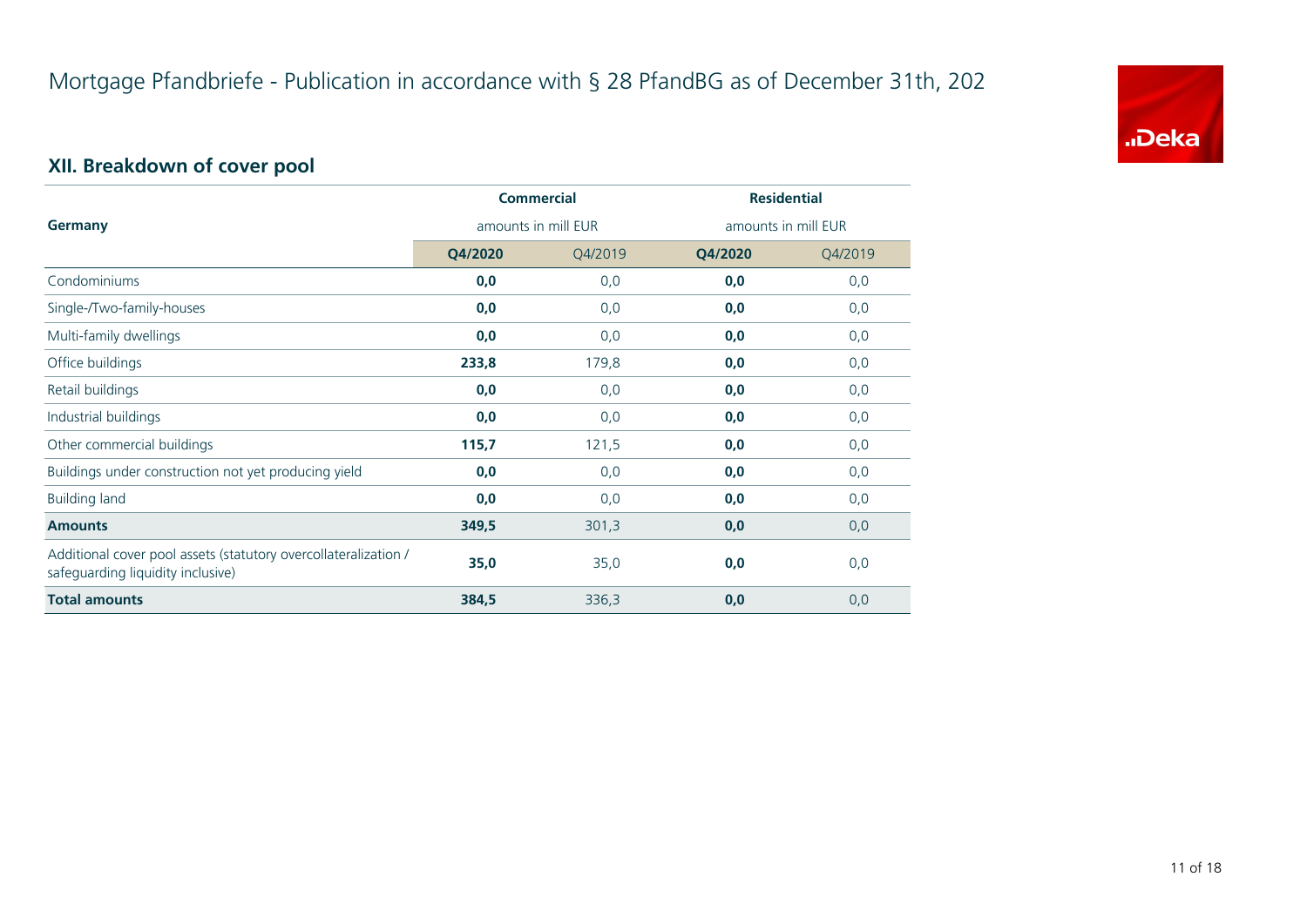![](_page_11_Picture_1.jpeg)

## **XII. Breakdown of cover pool**

|                                                                                                      | <b>Commercial</b><br>amounts in mill EUR |         | <b>Residential</b>  |         |
|------------------------------------------------------------------------------------------------------|------------------------------------------|---------|---------------------|---------|
| <b>France</b>                                                                                        |                                          |         | amounts in mill EUR |         |
|                                                                                                      | Q4/2020                                  | Q4/2019 | Q4/2020             | Q4/2019 |
| Condominiums                                                                                         | 0,0                                      | 0,0     | 0,0                 | 0,0     |
| Single-/Two-family-houses                                                                            | 0,0                                      | 0,0     | 0,0                 | 0,0     |
| Multi-family dwellings                                                                               | 0,0                                      | 0,0     | 0,0                 | 0,0     |
| Office buildings                                                                                     | 566,6                                    | 231,3   | 0,0                 | 0,0     |
| Retail buildings                                                                                     | 64,8                                     | 43,8    | 0,0                 | 0,0     |
| Industrial buildings                                                                                 | 0,0                                      | 0,0     | 0,0                 | 0,0     |
| Other commercial buildings                                                                           | 0,0                                      | 0,0     | 0,0                 | 0,0     |
| Buildings under construction not yet producing yield                                                 | 0,0                                      | 0,0     | 0,0                 | 0,0     |
| <b>Building land</b>                                                                                 | 0,0                                      | 0,0     | 0,0                 | 0,0     |
| <b>Amounts</b>                                                                                       | 631,4                                    | 275,2   | 0,0                 | 0,0     |
| Additional cover pool assets (statutory overcollateralization /<br>safeguarding liquidity inclusive) | 0,0                                      | 0,0     | 0,0                 | 0,0     |
| <b>Total amounts</b>                                                                                 | 631,4                                    | 275,2   | 0,0                 | 0,0     |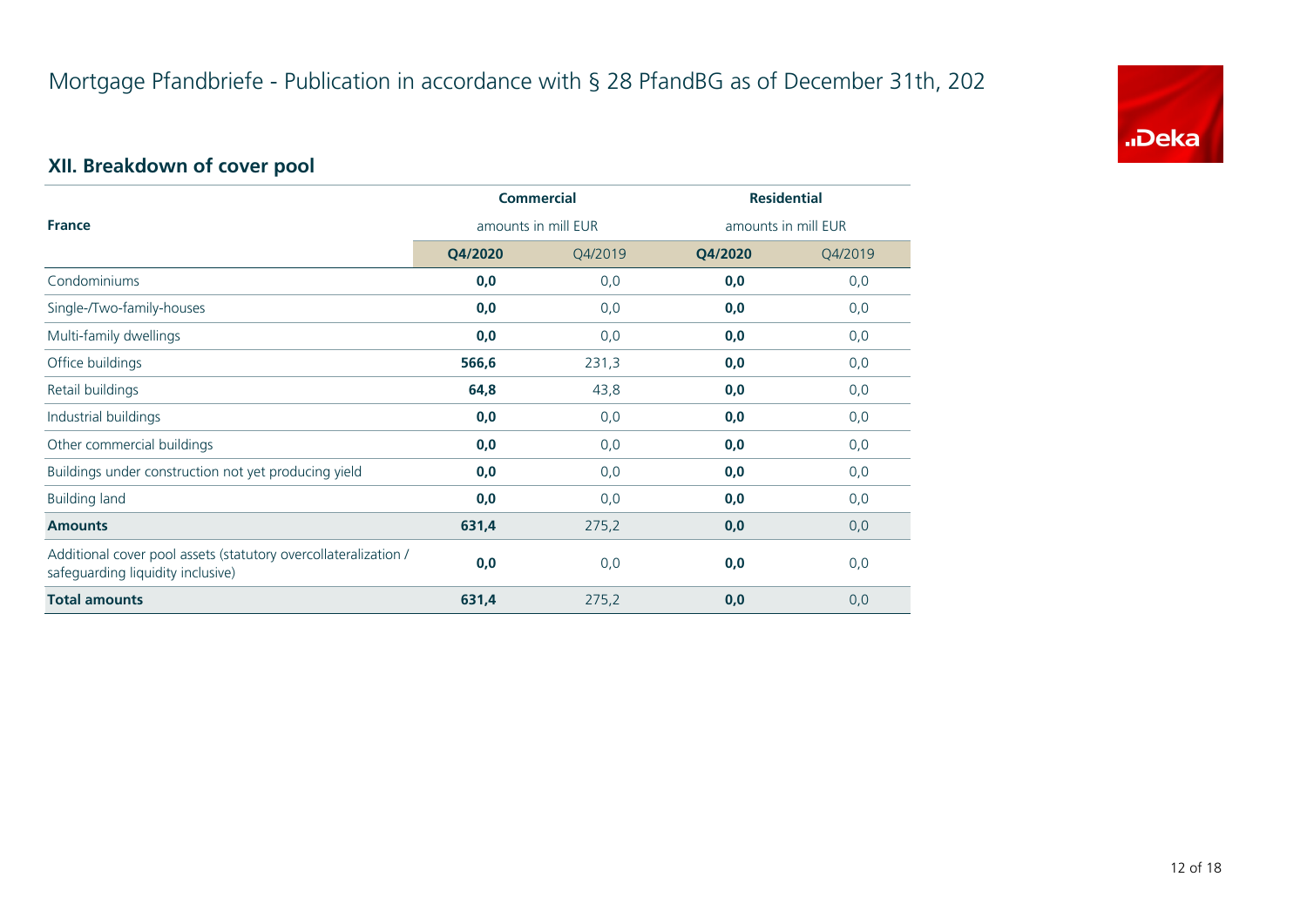![](_page_12_Picture_1.jpeg)

#### **XIII. Debts in arrears > 90 Days (in mill EUR)**

| <b>Geographical distribution</b> |               | <b>Total amounts in mill EUR</b> |         |  |
|----------------------------------|---------------|----------------------------------|---------|--|
| <b>Country</b>                   | Code<br>$(*)$ | Q4/2020                          | Q4/2019 |  |
| Germany                          | DE            | 0,0                              | 0,0     |  |
| France                           | FR.           | 0,0                              | 0,0     |  |
| <b>Total amounts</b>             |               | 0,0                              | 0,0     |  |

#### **XIV. Total amounts of nonperforming assets, if at least 5% of each individual claim are non performing (in mill EUR)**

| <b>Geographical distribution</b> | <b>Total amounts in mill EUR</b> |         |         |
|----------------------------------|----------------------------------|---------|---------|
| <b>Country</b>                   | Code<br>$(*)$                    | Q4/2020 | O4/2019 |
| Germany                          | DE                               | 0,0     | 0,0     |
| France                           | FR                               | 0,0     | 0,0     |
| <b>Total amounts</b>             |                                  | 0,0     | 0,0     |

(\*) Remark: The terms of country codes are based on the two-letter ISO-Codes defined in 'ISO 3166 alpha-2', published by the International Organization for Standardization (ISO).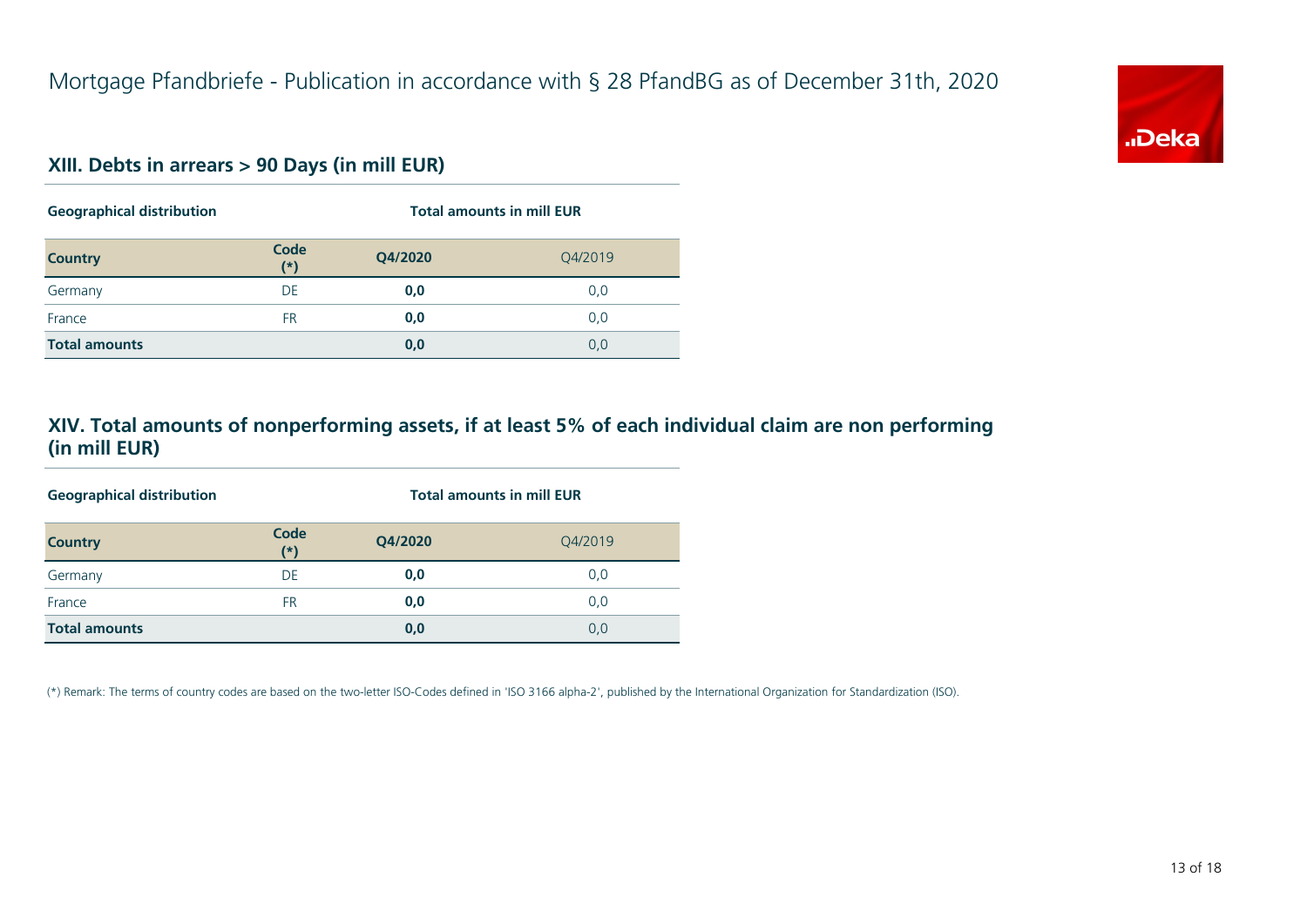## **I. Additional voluntary information about the cover pool**

|                                                                  |             | Q4/2020          |
|------------------------------------------------------------------|-------------|------------------|
| WAL of cover pool (Total)                                        | in years    | 3,7              |
| Part of ECB elligble securities                                  | in mill EUR | 35,0             |
| Overcollateralisation by law (npv)                               | in $%$      | 2,0              |
|                                                                  |             |                  |
| <b>Currency Exposure (nominal)</b>                               | in mill EUR | Q4/2020          |
| <b>EUR</b>                                                       |             | 1.015,9          |
|                                                                  |             |                  |
| <b>Current Rating of Pfandbrief (according to Rating Agency)</b> |             | Q4/2020          |
| Moody's                                                          |             | Aaa              |
| S&P                                                              |             | <b>Not rated</b> |

![](_page_13_Picture_3.jpeg)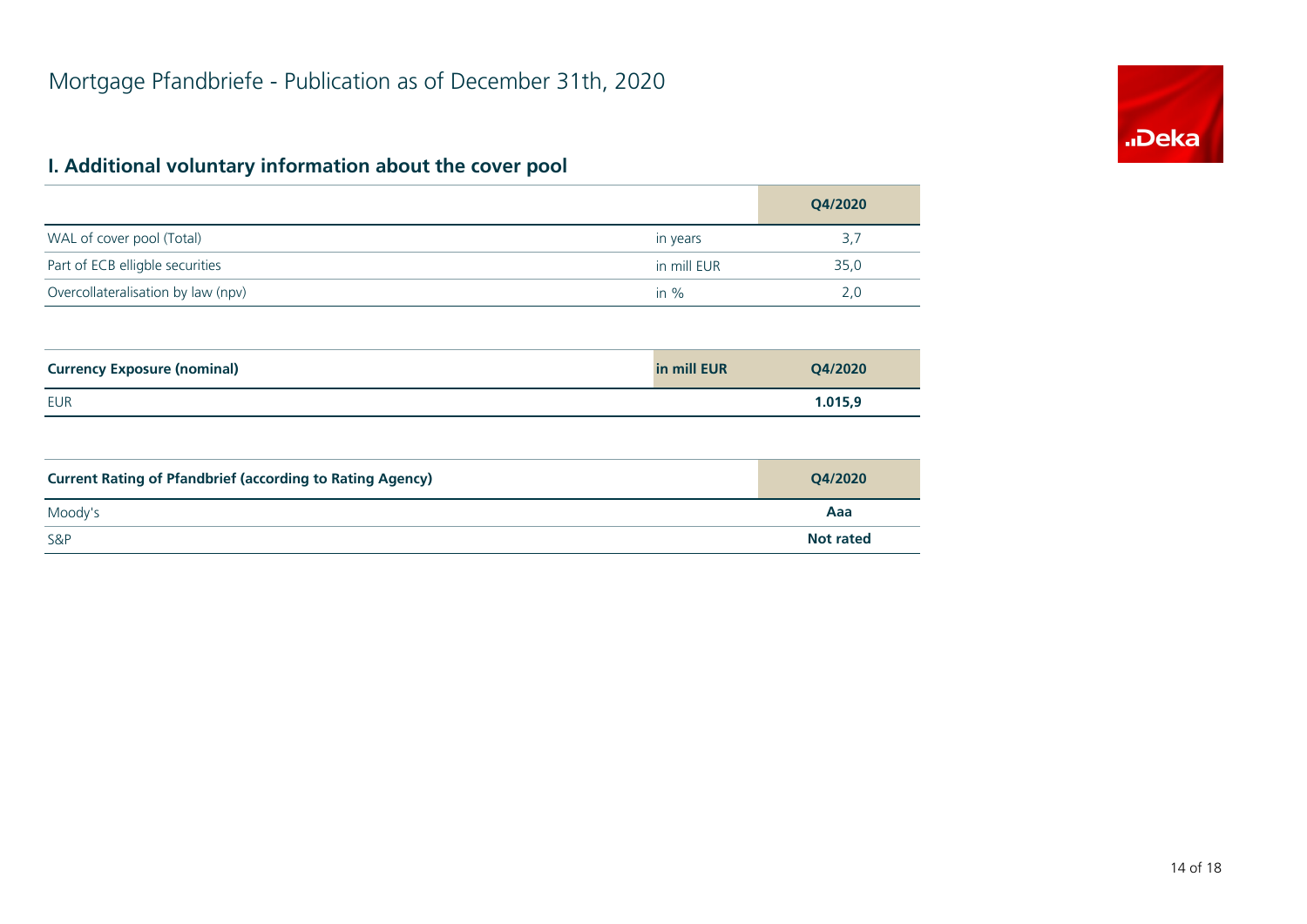## **I. Additional voluntary information about the cover pool**

| Breakdown of claims agianst centralbanks and banks<br>according to section 25 para. 1 no. 5 by Credit Quality Step | in mill EUR | O4/2020 |
|--------------------------------------------------------------------------------------------------------------------|-------------|---------|
| Credit Quality Step 1                                                                                              |             | 0.0     |
| Credit Quality Step 2                                                                                              |             | 0.0     |

| <b>Derivates</b>                                          |              | O4/2020 |
|-----------------------------------------------------------|--------------|---------|
| Are derivatives included in the cover pool?               | Yes / No     | No      |
| Dervatives in the cover pool (npv)                        | in mill EUR  |         |
| Type of swaps (I=intra-group, E=external, B=both, N=none) | (I, E, B, N) | N       |

![](_page_14_Picture_4.jpeg)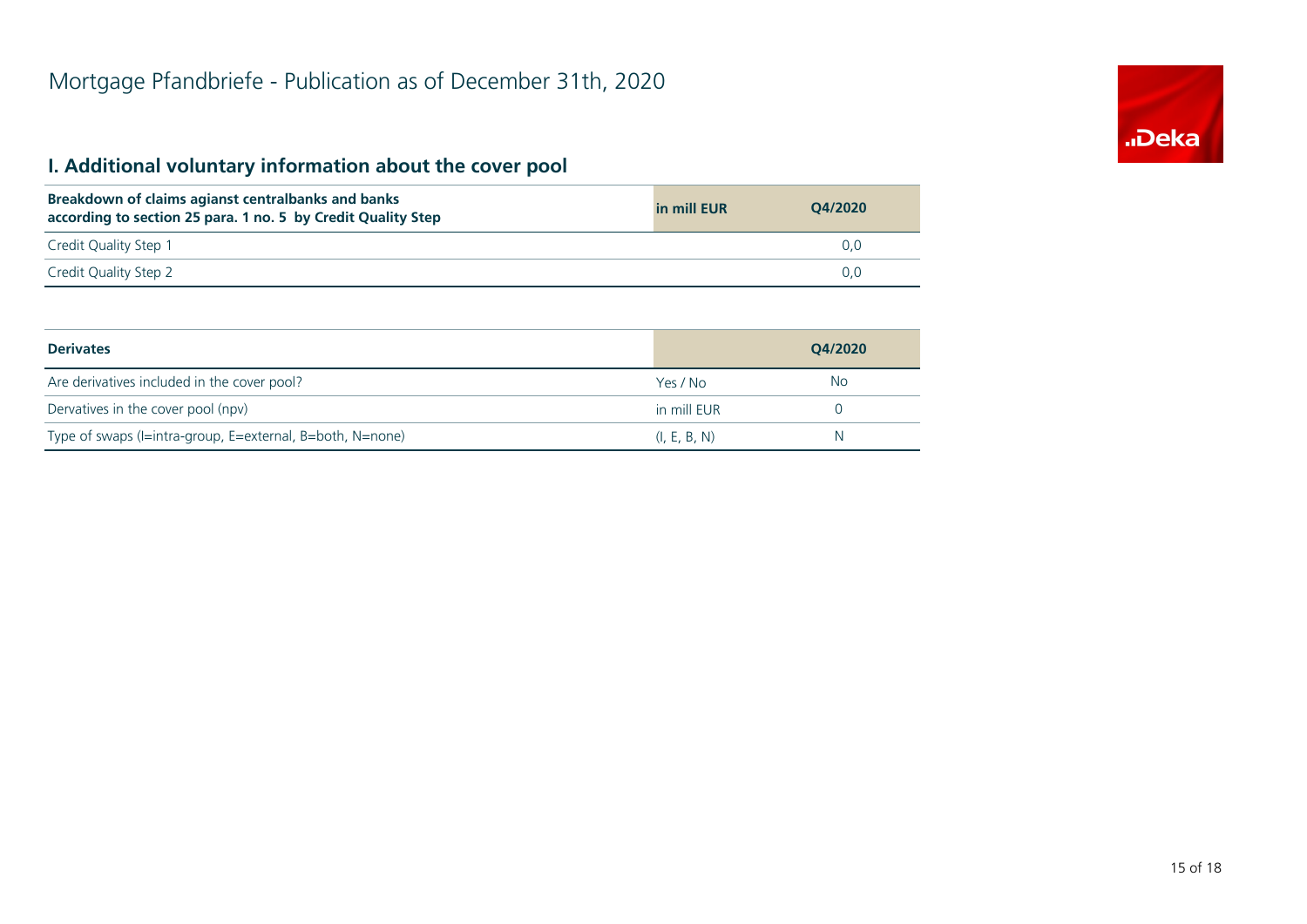# **.Deka**

## **I. Additional voluntary information about the cover pool**

|                                                           | <b>Residential</b> | <b>Commercial</b> |         |
|-----------------------------------------------------------|--------------------|-------------------|---------|
| Loans $(*)$                                               |                    | Q4/2020           | Q4/2020 |
| Number of loans                                           |                    | 0                 | 26      |
| Number of borrowers                                       |                    | $\bf{0}$          | 29      |
| Total amount of loans granted to the 10 biggest borrowers | in mill EUR        | 0,0               | 549,4   |
| Number of properties                                      |                    | $\bf{0}$          | 40      |
| Part of owner occupied homes of cover assets              | in mill EUR        | 0,0               | 0,0     |
| Part of multi-family homes of cover assets                | in mill EUR        | 0,0               | 0,0     |

| Loans $(*)$                                                           |             | O4/2020               |
|-----------------------------------------------------------------------|-------------|-----------------------|
| % of insured mortgages in the cover pool of total cover asstes        | in $%$      | 100,0%                |
| Are Insurances part of the cover pool?                                | Yes / No    | <b>Yes</b>            |
| Are guaranteed loans included in the cover pool?                      | Yes / No    | Not applicable (**)   |
| % of quaranteed loans of total cover asstes                           | in $%$      | Not applicable (**)   |
| Are self certified loans included in the cover pool?                  | Yes / No    | Not applicable (**)   |
| Are limited certified loans included in the cover pool?               | Yes / No    | Not applicable (**)   |
| % of non first lien mortgages in the cover pool of total cover assets | in $%$      | Not applicable (**)   |
| Are ABS included in the cover pool?                                   | Yes / No    | Not applicable $(**)$ |
| Part of interest only loans of total cover assets                     | in mill EUR | 890,2                 |

(\*) Remark: Only regular cover pool assets are included.

(\*\*) Remark: Not applicable according to current legal situation.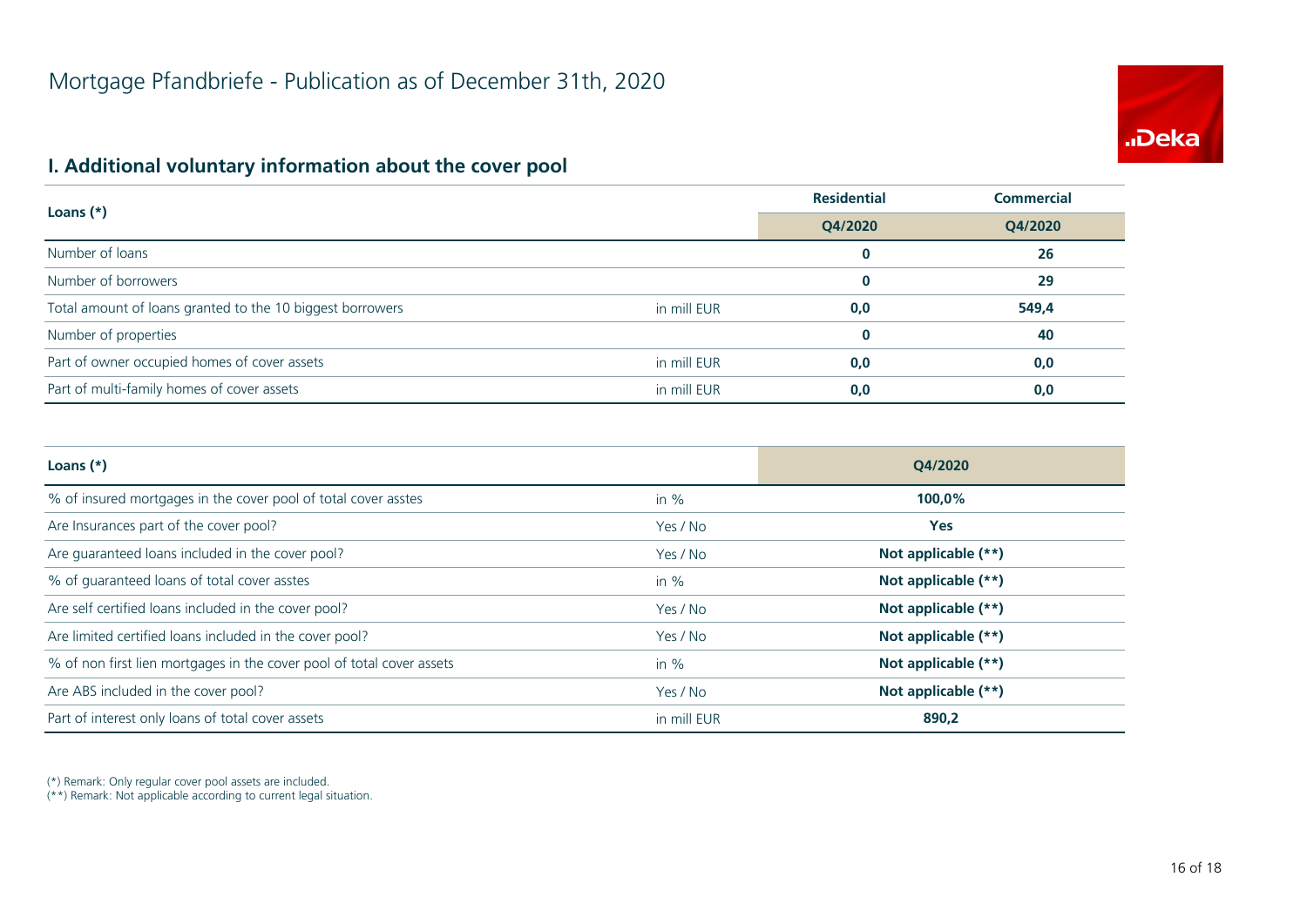![](_page_16_Picture_1.jpeg)

## **I. Additional voluntary information about the cover pool**

| Loan to Value (LTV) in buckets |        |     | in mill EUR | Q4/2020 |
|--------------------------------|--------|-----|-------------|---------|
| $> 0\%$                        | $\leq$ | 20% |             | 0,0     |
| $> 20\%$                       | $\leq$ | 30% |             | 0,0     |
| $> 30\%$                       | $\leq$ | 40% |             | 0,0     |
| $>40\%$                        | $\leq$ | 50% |             | 0,0     |
| $> 50\%$                       | $\leq$ | 60% |             | 980,9   |

| Loan seasoning in buckets<br>residential + commercial |              |            | in mill EUR | Q4/2020 |
|-------------------------------------------------------|--------------|------------|-------------|---------|
|                                                       | $\leq$       | 12 months  |             | 3,5     |
| 12 months                                             | $\leq$       | 24 months  |             | 315,7   |
| 24 months                                             | $\leq$       | 36 months  |             | 167,6   |
| 36 months                                             | $\leq$       | 60 months  |             | 218,9   |
| 60 months                                             | $\leq$       | 120 months |             | 275,2   |
| 120 months                                            | $\mathbf{r}$ |            |             | 0,0     |